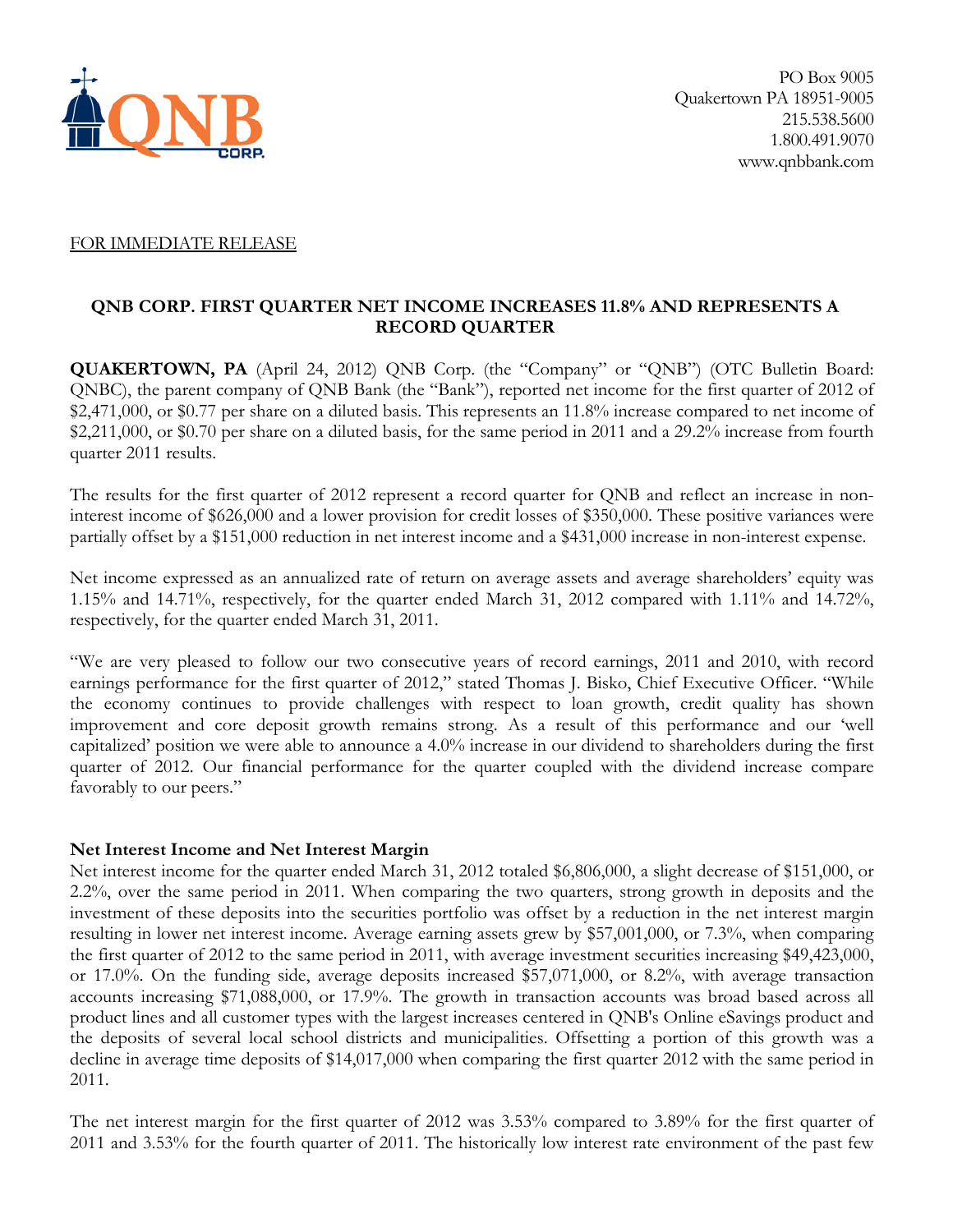#### Page 2 of 6

years when combined with the growth in earning assets occurring in the investment portfolio, which generally earn a lower yield than loans, contributed to a decline in the net interest margin. During the beginning of this interest rate cycle, funding costs declined at a faster pace and to a greater degree than rates on earning assets resulting in an increasing net interest margin. However, since the second quarter of 2011 this trend has reversed as funding costs have approached bottom while yields on earning assets continue to reprice lower resulting in a lower net interest margin.

The average rate earned on earning assets declined 59 basis points from 5.00% for the first quarter of 2011 to 4.41% for the first quarter of 2012. When comparing the change in the yield on earning assets between the two first quarter periods, loans and investment securities declined from 5.85% and 3.75%, respectively, for the first quarter of 2011 to 5.37% and 3.20%, respectively, for the first quarter of 2012, a decline of 48 basis points and 55 basis points, respectively.

In comparison, the cost of interest-bearing liabilities declined 27 basis points from 1.27% to 1.00% over the same time periods. The interest rate paid on interest-bearing deposits declined by 26 basis points to 0.91% for the first quarter of 2012 compared to the first quarter of 2011. Time deposits was the greatest contributor with the average rate paid on time deposits declining 32 basis points from 1.73% for the first quarter of 2011 to 1.41% for the first quarter of 2012. The rates paid on the various transaction account types; interest-bearing demand, municipal, money market and savings declined between 12 basis points and 18 basis points when comparing the two quarters. The cost of interest-bearing liabilities should decline in the second quarter of 2012 as \$15,000,000 of long-term debt at a rate of 4.75% matured in April and was repaid.

## **Asset Quality, Provision for Loan Loss and Allowance for Loan Loss**

QNB closely monitors the quality of its loan portfolio and as a result of a reduction in non-performing loans, lower amounts of loan charge-offs and a reduction in outstanding balances, QNB was able to reduce its provision for loan losses while increasing the balance of the allowance for loan losses and coverage of the allowance for loan losses to total loans and nonperforming loans.

QNB recorded a provision for loan losses of \$300,000 in the first quarter of 2012 compared with \$650,000 in the first quarter of 2011 and \$950,000 in the fourth quarter of 2011. Net loan charge-offs were \$85,000, or 0.07% annualized of total average loans, for the first quarter of 2012, compared with \$413,000, or 0.35% annualized of total average loans, for the first quarter of 2011 and \$576,000, or 0.48% annualized of total average loans, for the fourth quarter of 2011.

QNB's allowance for loan losses of \$9,456,000 represents 1.97% of total loans at March 31, 2012 compared to an allowance for loan losses of \$9,241,000, or 1.88% of total loans, at December 31, 2011 and \$9,192,000, or 1.92% of total loans, at March 31, 2011.

Asset quality continues to slowly improve. Total non-performing assets were \$23,234,000 at March 31, 2012 compared with \$24,145,000 as of December 31, 2011 and \$14,721,000 as of March 31, 2011. Included in this classification are non-performing loans, other real estate owned (OREO) and repossessed assets, and nonperforming pooled trust preferred securities. Total non-performing loans, which represent loans on nonaccrual status, loans past due more than 90 days and still accruing interest and restructured loans were \$19,903,000, or 4.15% of total loans, at March 31, 2012 compared with \$21,390,000, or 4.36% of total loans, at December 31, 2011 and \$13,012,000, or 2.72% of total loans, at March 31, 2011. The increase in nonperforming assets during 2011 was primarily the result of several large commercial loan relationships that showed signs of financial difficulty and collateral values that were below the carrying value of the loan. These loans were placed on non-accrual status because it is possible that all principal and interest payments will not be received as expected. Loans on non-accrual status were \$17,064,000 at March 31, 2012 compared with \$18,597,000 at December 31, 2011 and \$10,589,000 at March 31, 2011. In cases where there is a collateral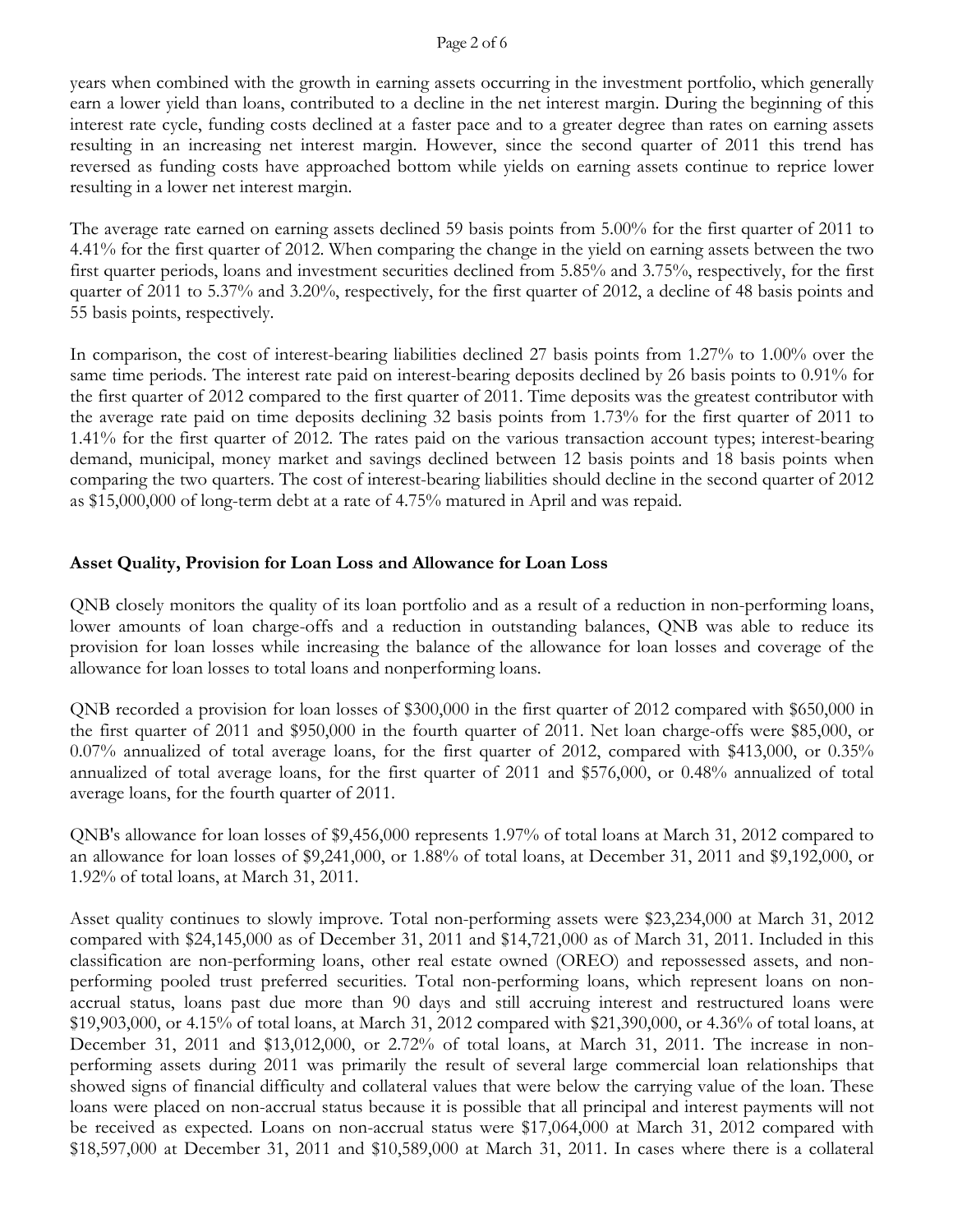#### Page 3 of 6

shortfall on non-accrual loans, specific impairment reserves have been established based on updated collateral values even if the borrower continues to pay in accordance with the terms of the agreement. Of the total amount of non-accrual loans at March 31, 2012, \$10,242,000, or 60% of the loans classified as non-accrual, are current or past due less than 30 days at March 31, 2012.

QNB had OREO and other repossessed assets of \$1,277,000 as of March 31, 2012 compared with \$826,000 at December 31, 2011 and \$0 at March 31, 2011. Non-performing pooled trust preferred securities are carried at fair value which was \$2,054,000, \$1,929,000, and \$1,709,000 at March 31, 2012, December 31, 2011 and March 31, 2011, respectively. The increase in the balance of non-performing pooled trust preferred securities reflects an improvement in the fair value of these securities and not the purchase of additional securities.

## **Non-Interest Income**

Total non-interest income was \$1,566,000 for the first quarter of 2012, an increase of \$626,000 compared with the same period in 2011. Net gains on the sale of investment securities and residential mortgage loans account for \$620,000 of this total increase. QNB recorded \$389,000 of net gains on the sale of investment securities during the first quarter of 2012 compared to net losses of \$43,000 recognized in the first quarter of 2011. Included in the first quarter of 2012 securities gains were \$386,000 recorded on the sale of equity securities. With the outstanding performance of the U.S. equity markets in the first quarter of 2012, QNB elected to sell some equity holdings and recognize gains. In the first quarter of 2011, QNB recorded gains of \$126,000 on the sale of equity securities and net losses of \$169,000 on the sale of lower yielding mortgage-backed and Agency securities.

As a result of historically low mortgage rates the amount of residential mortgage refinancing activity has increased significantly as has the amount of gains recorded on the sale of these mortgages. QNB recorded gains of \$227,000 on the sale of mortgages during the first quarter of 2012 compared with \$39,000 in the first quarter of 2011.

## **Non-Interest Expense**

Total non-interest expense was \$4,851,000 for the first quarter of 2012, an increase of \$431,000, or 9.8% compared to \$4,420,000 for the first quarter of 2011. Salaries and benefits expense contributed the largest portion of the total increase in non-interest expense increasing \$239,000, or 10.0%. A seven person increase in the number of full-time equivalent employees, including the addition of a Chief Information and Technology Officer during the third quarter of 2011, along with promotional and merit increases contributed to the \$175,000 increase in salary expense. Payroll related taxes increased \$26,000, medical and dental benefit premiums and claims increased \$21,000 and retirement plan expense increased \$18,000 when comparing the two quarters.

Net occupancy and furniture and fixtures expense increased \$54,000, or 7.7%, with the majority of the increase in depreciation expense, common area maintenance adjustments on a couple of leased properties and equipment maintenance costs.

Also contributing to the increase in non-interest expense was a \$91,000, or 36.6%, increase in third party services and a \$67,000 increase in expenses related to the maintenance of other real estate owned. The increase in third party services relates primarily to ongoing costs associated with the new online and mobile banking system introduced in the third quarter of 2011 and the outsourcing of email services to a third party provider during the second quarter of 2011. Marketing expense increased \$26,000, or 14.9%, as a result of an increase in public relations and donations costs.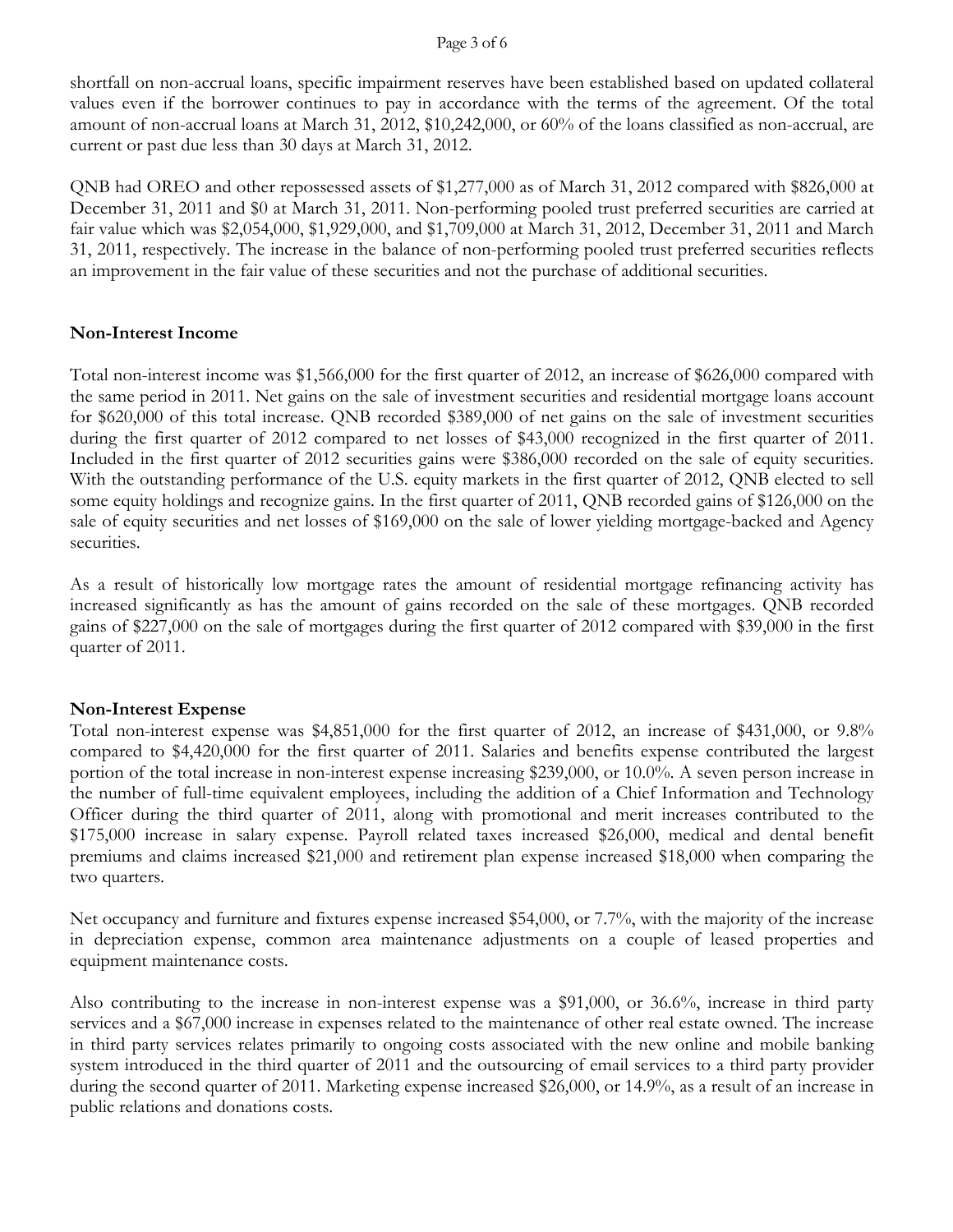Partially offsetting these higher costs were reductions in FDIC insurance expense of \$82,000, or 31.4%. The decrease in FDIC premium expense was a result of a reduction in the rate charged and a change in the method of calculating the basis of the premium effective as of April 1, 2011.

## **About the Company**

QNB Corp. is the holding company for QNB Bank, which is headquartered in Quakertown, Pennsylvania. QNB Bank currently operates nine branches in Bucks, Montgomery and Lehigh Counties and offers commercial and retail banking services in the communities it serves. In addition, the Company provides retail brokerage services through Raymond James Financial Services, Inc. and title insurance as a member of Laurel Abstract Company LLC. More information about QNB Corp and QNB Bank is available at www.qnbbank.com.

#### **Forward Looking Statement**

This press release may contain forward-looking statements as defined in the Private Securities Litigation Act of 1995. Actual results and trends could differ materially from those set forth in such statements due to various factors. Such factors include the possibility that increased demand or prices for the Company's financial services and products may not occur, changing economic and competitive conditions, technological developments, and other risks and uncertainties, including those detailed in the Company's filings with the Securities and Exchange Commission, including "Item lA. Risk Factors," set forth in the Company's Annual Report on Form 10-K for the fiscal year ended December 31, 2011. You should not place undue reliance on any forward-looking statements. These statements speak only as of the date of this press release, even if subsequently made available by the Company on its website or otherwise. The Company undertakes no obligation to update or revise these statements to reflect events or circumstances occurring after the date of this press release.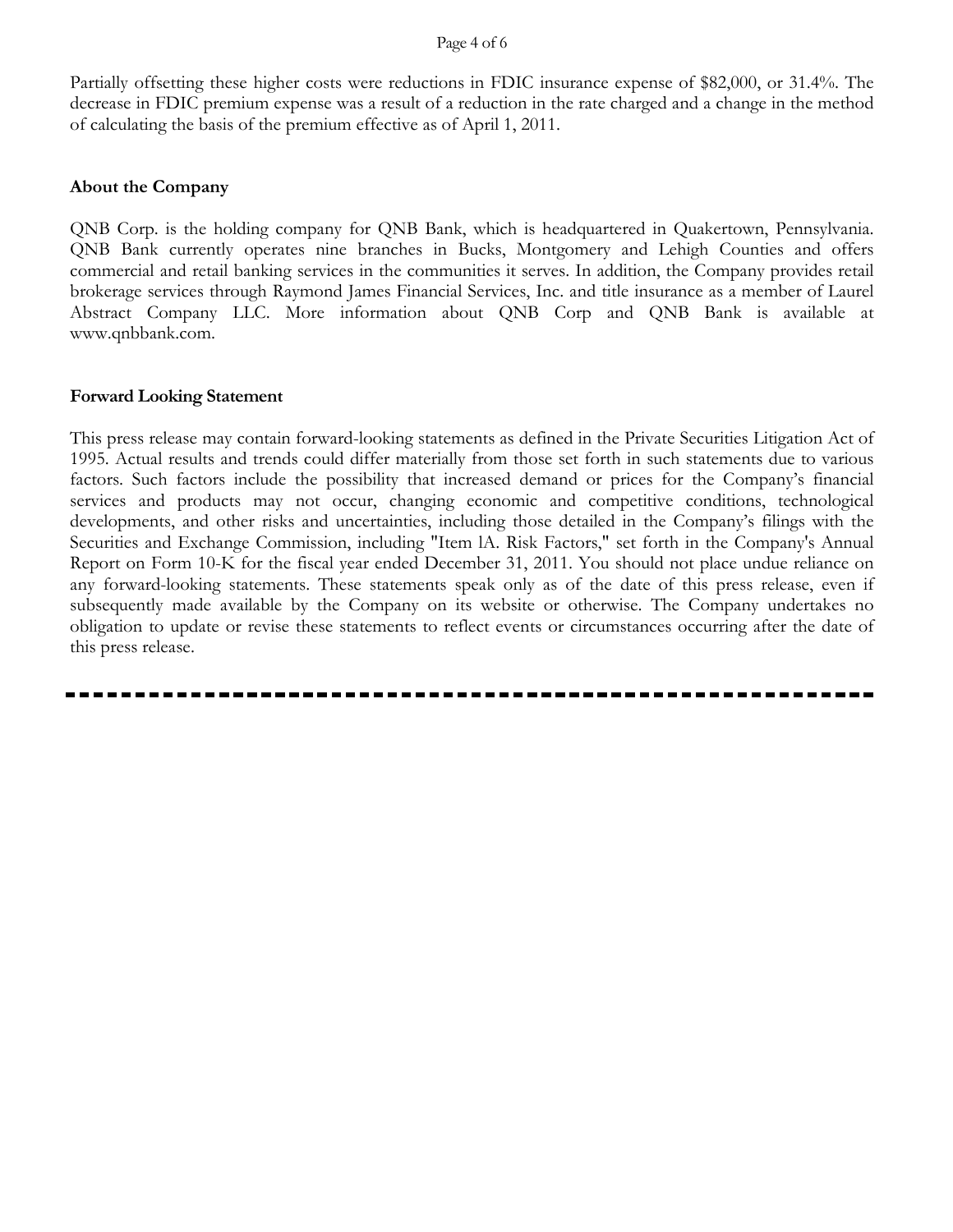## Page 5 of 6

## **QNB Corp. Consolidated Selected Financial Data (unaudited)**

## **(Dollars in thousands)**

| <b>Balance Sheet (Period End)</b>                 |             | 3/31/12   | 12/31/11 |           | 9/30/11      | 6/30/11      | 3/31/11      |
|---------------------------------------------------|-------------|-----------|----------|-----------|--------------|--------------|--------------|
| Assets                                            |             | \$882,940 |          | \$868,804 | \$875,211    | \$839,280    | \$819,445    |
| Investment securities (AFS & HTM)                 |             | 351,782   |          | 349,418   | 352,251      | 327,936      | 296,312      |
| Loans receivable                                  |             | 479,474   |          | 489,936   | 472,978      | 475,710      | 478,394      |
| Allowance for loan losses                         |             | (9, 456)  |          | (9,241)   | (8, 867)     | (8, 850)     | (9,192)      |
| Net loans                                         |             | 470,018   |          | 480,695   | 464,111      | 466,860      | 469,202      |
| Deposits                                          |             | 764,768   |          | 750,712   | 757,140      | 719,681      | 707,406      |
| Demand, non-interest bearing                      |             | 67,464    |          | 66,850    | 63,674       | 65,542       | 61,881       |
| Interest-bearing demand, money market and savings |             | 412,015   |          | 398,838   | 401,233      | 360,150      | 353,844      |
| Time                                              |             | 285,289   |          | 285,024   | 292,233      | 293,989      | 291,681      |
| Short-term borrowings                             |             | 22,349    |          | 24,021    | 25,806       | 30,553       | 26,033       |
| Long-term debt                                    |             | 20,295    |          | 20,299    | 20,301       | 20,303       | 20,306       |
| Shareholders' equity                              |             | 72,542    |          | 70,841    | 69,445       | 66,194       | 62,683       |
| <b>Asset Quality Data (Period End)</b>            |             |           |          |           |              |              |              |
| Non-accrual loans                                 | \$          | 17,064    | \$       | 18,597    | \$<br>19,219 | \$<br>9,455  | \$<br>10,589 |
| Loans past due 90 days or more and still accruing |             | 171       |          | 380       | 87           | 10           | 36           |
| Restructured loans                                |             | 2,668     |          | 2,413     | 2,650        | 2,417        | 2,387        |
| Non-performing loans                              |             | 19,903    |          | 21,390    | 21,956       | 11,882       | 13,012       |
| Other real estate owned and repossessed assets    |             | 1,277     |          | 826       | 884          |              |              |
| Non-accrual pooled trust preferred securities     |             | 2,054     |          | 1,929     | 1,878        | 1,962        | 1,709        |
| Non-performing assets                             |             | 23,234    | \$       | 24,145    | \$<br>24,718 | \$<br>13,844 | \$<br>14,721 |
| Allowance for loan losses                         | $\mathbb S$ | 9,456     |          | \$9,241   | \$<br>8,867  | \$<br>8,850  | \$9,192      |
| Non-performing loans / Loans                      |             | 4.15%     |          | 4.36%     | 4.64%        | 2.49%        | 2.72%        |
| Non-performing assets / Assets                    |             | 2.63%     |          | 2.78%     | 2.82%        | 1.65%        | 1.80%        |
| Allowance for loan losses / Loans                 |             | 1.97%     |          | 1.88%     | 1.87%        | 1.86%        | 1.92%        |